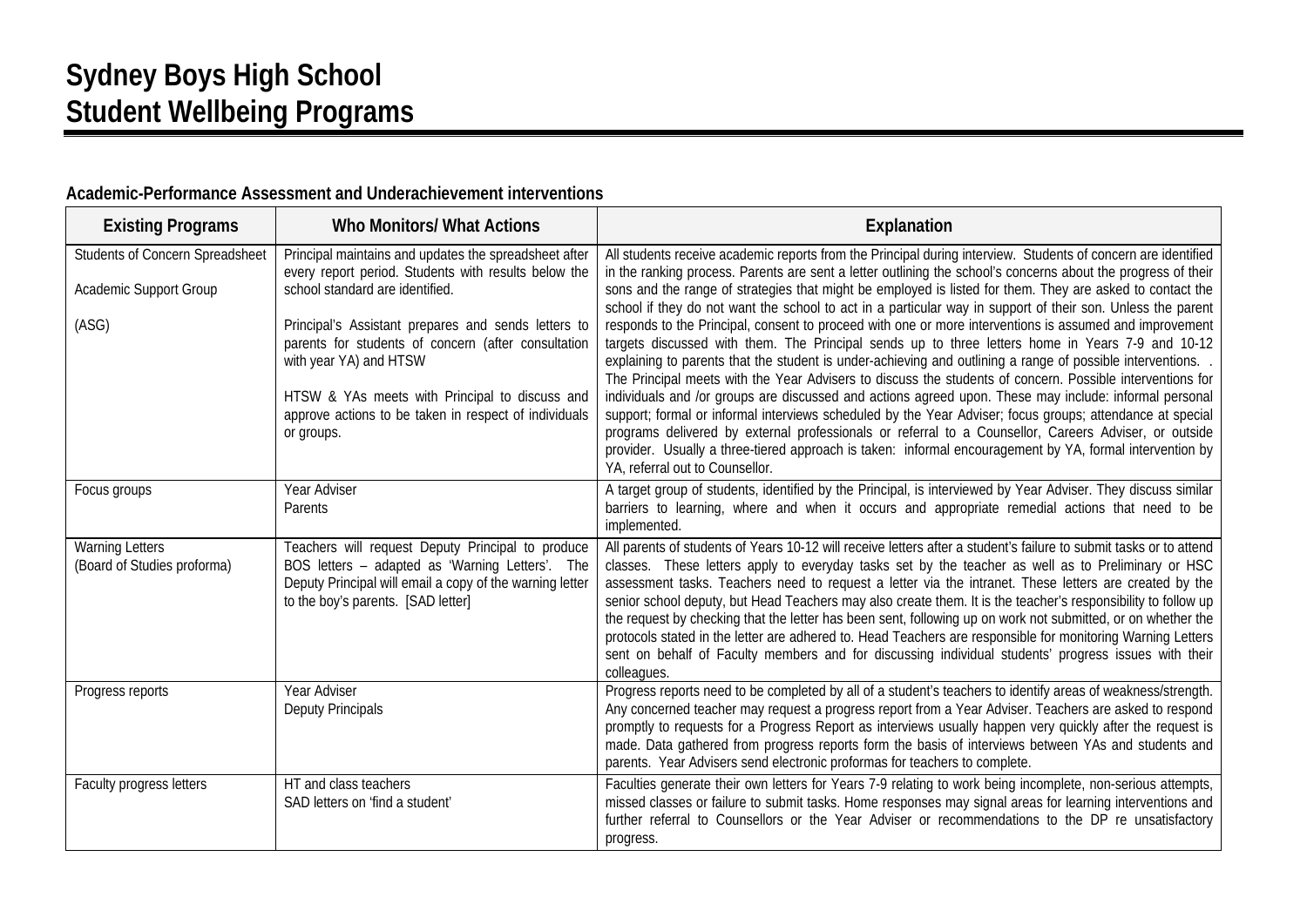| <b>Existing Programs</b>                            | <b>Who Monitors/ What Actions</b>                                                                        | Explanation                                                                                                                                                                                                                                                                                                                                                                                                                                                                                                                                                                                                                                                                                                                                                       |
|-----------------------------------------------------|----------------------------------------------------------------------------------------------------------|-------------------------------------------------------------------------------------------------------------------------------------------------------------------------------------------------------------------------------------------------------------------------------------------------------------------------------------------------------------------------------------------------------------------------------------------------------------------------------------------------------------------------------------------------------------------------------------------------------------------------------------------------------------------------------------------------------------------------------------------------------------------|
| 'Find a student' identification                     | HT Student Wellbeing/ Deputy Principal                                                                   | Identifications of students being monitored and receiving interventions from Year Adviser, Counsellor,<br>Mentor Teacher, Literacy team etc are noted on Find A Student and school server. Teachers can obtain<br>more information from their HT through database maintained 'Students with concerns'. Data here are<br>Confidential                                                                                                                                                                                                                                                                                                                                                                                                                              |
| Individual Learning Support Plans<br>(ILSPs)        | <b>Year Advisers</b><br><b>SLSO</b>                                                                      | ILSP is a way to support students to strive for their full academic potentials. YAs identify students who<br>would benefit from individual accountability. They will contact students and parents in order to set up<br>individual plan. The plan will be monitored by SLSO by meeting with students regularly. SLSO help students<br>with their time management and communicate to parents in relation to student's progress. Parents work in<br>partnership with the school so that students can maximise their potential.                                                                                                                                                                                                                                      |
| Acceleration<br>Individual Learning Plans           | Principal<br><b>Deputy Principal [senior]</b><br><b>Head Teachers</b><br>Class teachers<br>Year Advisers | Refer to Sydney Boys High Subject Acceleration Policy.<br>P: school wide teaching and learning/policies/ acceleration. All accelerants are required to apply for<br>admission into the subject acceleration program. They apply at Faculty level first and if approved draft an<br>Individual Learning Plan and lodge it with the Principal for approval, before the end of term 3. The Principal<br>considers all applications and publishes a list of approved subject accelerants. Qualification includes being<br>within the top 100 in the cohort after the Year 9 results are collated. Students rejected by the Principal on<br>overall academic grounds have the right of a personal appeal in writing to the Principal with staff and family<br>support. |
| Literacy interventions<br>Literacy Development Plan | Literacy Coordinator<br>Literacy team                                                                    | Students needing literacy support are identified by the Literacy Team and are provided with appropriate<br>interventions in consultation with Year Advisers.<br>Special classes, lunch sessions and personal support are offered as appropriate. In 2009-2011 a three year<br>experiment gave structured literacy support to boys targeted as having comparative English deficits.<br>NAPLAN gains were significant for most boys.                                                                                                                                                                                                                                                                                                                                |
| Student School Diary                                | Year Adviser<br>Teachers<br>Parents<br>Student<br>Class teacher                                          | School diaries are important sources of two-way communication between the school and the home. They<br>can be hard or soft copy, so long as they are maintained with discipline. Class teachers are urged to use<br>this document to set up monitoring processes with parents of individual students. Students identified as<br>experiencing difficulty managing time, reaching deadlines etc may have their diary monitored on a regular<br>basis by YA, SLSO and parent. Having the parent sign off the homework completed section once a week to<br>monitor progress, is an effective strategy.                                                                                                                                                                |
| <b>Student Reports</b>                              | Principal, Deputy Principal, Year Adviser<br>All classroom teachers                                      | Yearly and half yearly reports outlining academic award/rank/attitude and involvement in co-curricular<br>activities are prepared. Values Education is included by way of engagement assessment. Teacher,<br>Principal and Year Adviser comments. Principal discusses report contents with each student at a short<br>interview.                                                                                                                                                                                                                                                                                                                                                                                                                                  |
| Parent Teacher Evenings                             | Parents and teachers                                                                                     | Evening for junior and senior schools - after half yearly reports to meet teacher and discuss progress and<br>areas for improvement.                                                                                                                                                                                                                                                                                                                                                                                                                                                                                                                                                                                                                              |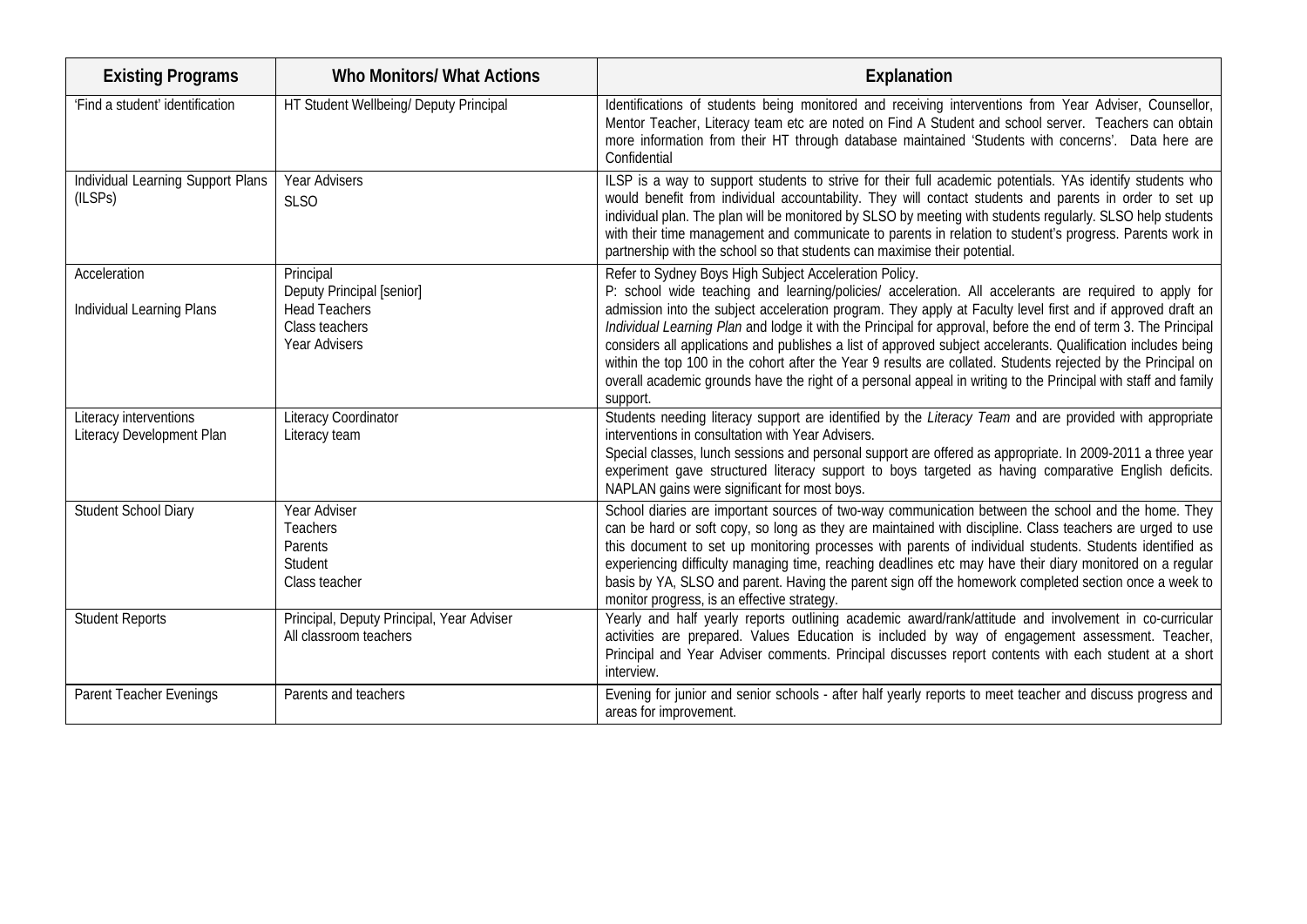#### **Academic-Special Provisions**

| <b>Existing Programs</b>         | Who Monitors/ What Actions                                                                                                                                     | <b>Explanation</b>                                                                                                                                                                                                                                                                                                                                                          |
|----------------------------------|----------------------------------------------------------------------------------------------------------------------------------------------------------------|-----------------------------------------------------------------------------------------------------------------------------------------------------------------------------------------------------------------------------------------------------------------------------------------------------------------------------------------------------------------------------|
| <b>NESA</b> request              | School Counsellor and HTSW initiates requests<br>Deputy Principal maintains records<br>Special Provisions are scheduled by the Head<br>Teacher Administration. | Any student experiencing extenuating circumstances that may affect performance should see School<br>Counsellors who request special provisions for that student such as separate exam space, extra time,<br>computer, rest periods etc                                                                                                                                      |
| <b>Educational Access Scheme</b> | <b>School Counsellor</b><br>YAs<br><b>HTSW</b>                                                                                                                 | A scheme for HSC students experiencing extenuating circumstances in their last two years of schooling that<br>may have an impact on overall results [death in immediate family, illness in family etc]. School Counsellors,<br>YAs and HTSW help students prepare their submissions / applications to limit the chance of exposure of<br>private and confidential material. |
| Integration Funding              | <b>School Counsellors</b><br>Interventions arranged with teachers / SLSO<br>YAs                                                                                | Students with special needs can attract integration support funding. Students are identified and applications<br>made through School Counsellors as approved by the Head Teacher Wellbeing.                                                                                                                                                                                 |

#### **Welfare- General Student Wellbeing**

| <b>Existing Programs</b>                         | <b>Who Monitors/ What Actions</b>                                                                                                             | Explanation                                                                                                                                                                                                                                                                                                                                                                                                                |
|--------------------------------------------------|-----------------------------------------------------------------------------------------------------------------------------------------------|----------------------------------------------------------------------------------------------------------------------------------------------------------------------------------------------------------------------------------------------------------------------------------------------------------------------------------------------------------------------------------------------------------------------------|
| Referrals                                        | Everyone<br>School Counsellors /Year Advisers/<br>HT Student Wellbeing<br>Student                                                             | Everyone identifies students' general wellbeing according to the discipline/ welfare flow chart, and advises<br>Year Adviser or School Counsellor initially of concerns. Interventions are recorded by School Counsellor/<br>Year Adviser. Update given to person making the referral where appropriate.<br>Referral can be made via the Staff Intranet.                                                                   |
| Find a Student<br>Notification to Class Teachers | Principal<br><b>School Counsellors</b><br>HT Student Wellbeing<br>Year Advisers                                                               | Whenever advice is received about a change in a student's circumstances an icon will flag this on 'Find a<br>Student' AND class teachers will be notified of any preferred approach to be taken by teachers.                                                                                                                                                                                                               |
| <b>High Notes</b>                                | Principal<br>Administration                                                                                                                   | Recognition and celebration of weekly activities. High Talent section of High Notes. Please email all<br>outstanding performances / achievements to the Principal.                                                                                                                                                                                                                                                         |
| <b>Values Education</b>                          | HT Student Wellbeing and teachers                                                                                                             | Program runs from 7-9 and includes units of work on positive emotions, mental fitness, grit, resilience, self-<br>esteem, anti-bullying, digital nutrition, organisation, morality, philosophy, racism, interpersonal skills, ethics<br>in research. Participation is assessed on Student Reports twice per year. In Year 10 a special Transition<br>Program is in place to address career goal through the Career Voyage. |
| Year Camp<br><b>Outdoor Education</b>            | <b>MIC Outdoor Education</b><br>Year Advisers<br>Teachers                                                                                     | Years 7-10 attend an annual school camp designed to develop strong peer relationships and challenge<br>students. Hierarchical skill development over 3 years. Refer to Outdoor Education Policy and Program.<br>Orienteering and expeditioning are focuses for Year 10 participants, articulating into the Duke of Edinburgh<br>Program.                                                                                   |
| Career interviews                                | Career Adviser                                                                                                                                | All students are interviewed in Year 12 by the Careers Adviser and selected senior students on the careers<br>plan. Career Adviser give advice on career/subject options and goal setting.                                                                                                                                                                                                                                 |
| Leadership Programs                              | SRC, HT Student Wellbeing, Deputy Principals,<br>Prefect Master, Peer Support Coordinator<br>Peer Mediation Coordinator, Leadership Portfolio | The School endorses the belief that all students should be provided with as many opportunities to develop<br>leadership skills and take on responsibility as possible. Leadership roles are written with specific<br>responsibilities and levels of achievement and accountability.                                                                                                                                        |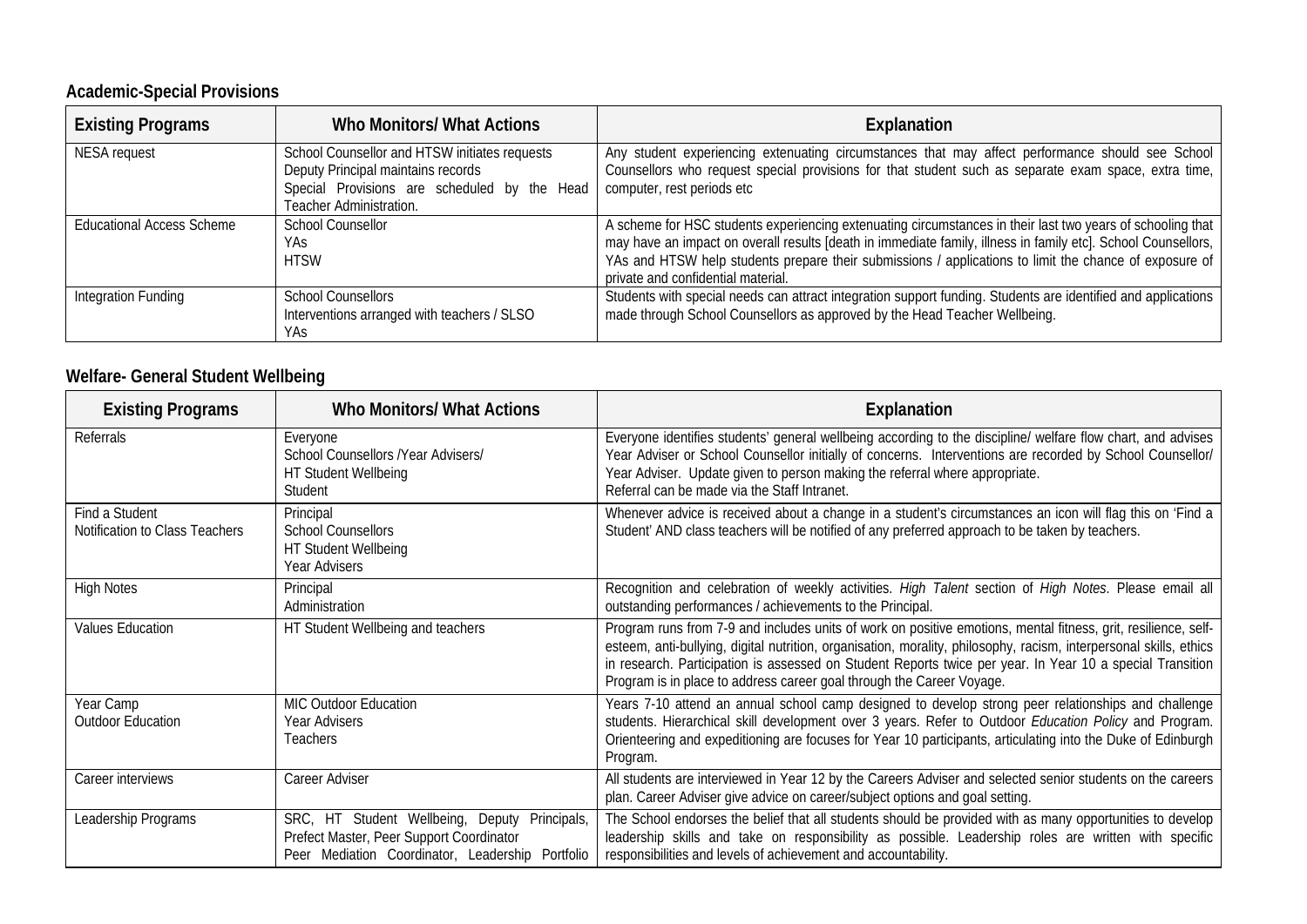| <b>Existing Programs</b>                              | <b>Who Monitors/ What Actions</b>                                                      | Explanation                                                                                                                                                                                                                                                                                                                                                                                                                            |
|-------------------------------------------------------|----------------------------------------------------------------------------------------|----------------------------------------------------------------------------------------------------------------------------------------------------------------------------------------------------------------------------------------------------------------------------------------------------------------------------------------------------------------------------------------------------------------------------------------|
|                                                       | Coordinator                                                                            |                                                                                                                                                                                                                                                                                                                                                                                                                                        |
| Peer Support                                          | Peer Support Coordinator<br>Facilitators [Year 9]                                      | In Year 9 all students are given a chance to complete phase 1 of training in Values Education.<br>The program in action provides Yr 7 with moral support and YR 9 facilitators an opportunity to develop<br>caring relationships and practise leadership skills on behalf of the school.                                                                                                                                               |
| <b>Student Award Scheme</b>                           | Deputy Principal<br>All co-curricular Supervisors<br>MICs for co-curricular activities | A recognition scheme to encourage and recognise student involvement in community/school<br>events/services and academic achievement. This seven level scheme aims at engaging all students with<br>the culture of the scheme. Refer to Student Awards Scheme booklet and policy.                                                                                                                                                       |
| Swimming and fitness                                  | HT Sport/PDHPE                                                                         | Students unable to swim or are below a target level of fitness are placed in a remedial program to reach a<br>preferred goal before a being able to attend chosen sport. The aim to have all students able to swim 50m<br>and to run 1.6km inside the benchmark time based on ACPHER national fitness standards                                                                                                                        |
| <b>STAR letters</b>                                   | HT Student Wellbeing<br>All teachers<br>Administration                                 | To recognise and encourage positive actions by students such as academic improvement within a subject,<br>courtesy, leadership and kindness. 13 Proforma letters to send home complimenting students on aspects of<br>their behaviour are available on the Star entry icon.                                                                                                                                                            |
| Student School Diary                                  | Student<br>Class teacher<br>Parent<br>Year Adviser                                     | Student diary contains code of conduct and other information. Sections in the diary are designed to promote<br>monitoring by teacher and parent signatures. The effective use of the diary develops organisation skills.<br>Year Advisers will monitor diary use by students identified as experiencing difficulties with organisation/time<br>management.                                                                             |
| <b>Gifted and Talented</b>                            | Gifted and Talented Coordinator                                                        | Every faculty is invited to be represented on the Quality Teaching Team. See Gifted and Talented Policy.<br>Refer to Gifted Education on SBHS intranet.                                                                                                                                                                                                                                                                                |
| <b>SRC</b>                                            | <b>SRC</b> coordinator<br>SRC representatives                                          | Every year has elected representatives to represent student opinion, to bring matters of concern to the<br>attention of the Principal, to initiate improvements on behalf of the student body and to promote community<br>service and charitable endeavours by students.                                                                                                                                                               |
| GPS teams                                             | HT Sport<br>MIC, coach                                                                 | High runs 16 organised sports. We expect boys to join AAGPS teams for the winter and summer seasons.<br>Competitive team sports promote connectedness, personal responsibility, physical fitness, group goal<br>setting, common purpose and friendship and most of all it promotes and maintains overall wellbeing. In 1st<br>and 2nd grade teams there are at least three training sessions a week one of them being your sport time. |
| Parent Teacher nights                                 | <b>Parents</b><br>Teachers                                                             | An important forum to meet people involved in a student's education, to explore strategies to assist student<br>enhance or improve performance and engagement in a subject area and to discuss concerns.                                                                                                                                                                                                                               |
| Parent communications                                 | Parents<br>Head teachers<br>Class teachers<br>Year Adviser                             | Any problems/concerns a parent has at a faculty level should be directed to the Head Teacher of that<br>subject. Any problems/concerns at a student welfare level should be referred to Year Adviser or School<br>Counsellor or HT Student Wellbeing.                                                                                                                                                                                  |
| Open Day                                              | Open Day coordinator and all staff                                                     | The purpose of Open Day is to market the school in the Eastern Suburbs and the wider community.<br>Celebrate education at high, our cultural diversity and student achievement                                                                                                                                                                                                                                                         |
| <b>Parent Information Evenings</b>                    | Principal<br>Deputy Principal                                                          | Various evenings to provide information regarding subject choices and acceleration                                                                                                                                                                                                                                                                                                                                                     |
| Outside<br>organisations<br>and<br>Wellbeing programs | HT Student Wellbeing                                                                   | Adolescent welfare and careers issues addressed in regular events such as<br>1Scope, Headspace presentation, School Police Liaison Officer, High Resolves and Brainstorm<br>Presentations                                                                                                                                                                                                                                              |
| <b>Junior Dances</b>                                  | <b>SRC</b>                                                                             | Social events to increase connections with SGHS                                                                                                                                                                                                                                                                                                                                                                                        |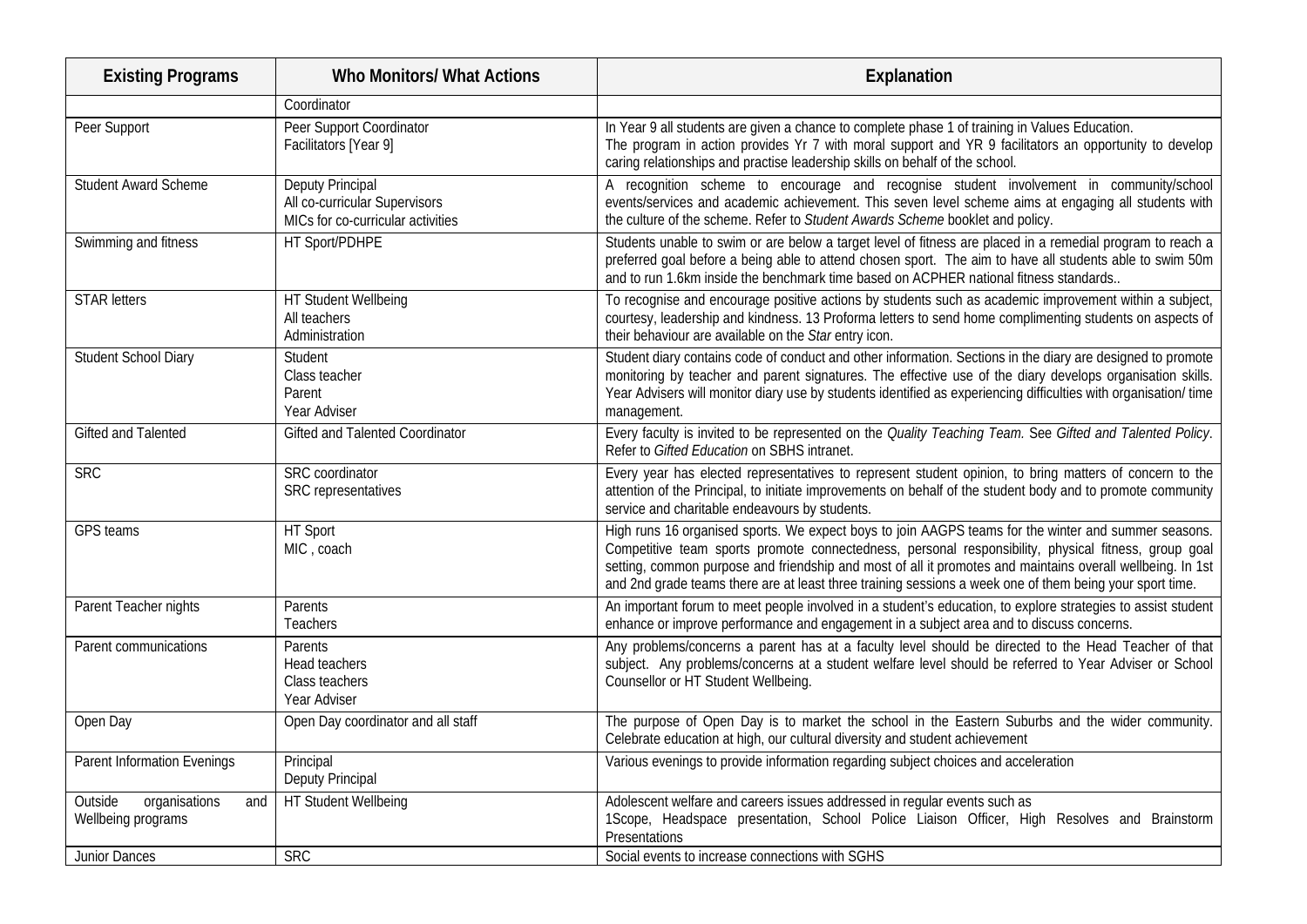| <b>Existing Programs</b>           | Who Monitors/ What Actions | Explanation                                                                                                                                                                                                                                                                                                                                       |
|------------------------------------|----------------------------|---------------------------------------------------------------------------------------------------------------------------------------------------------------------------------------------------------------------------------------------------------------------------------------------------------------------------------------------------|
| Trivia Night                       | Executive<br>Year Advisers |                                                                                                                                                                                                                                                                                                                                                   |
| <b>Parent Mentors</b>              | P & C Parents              | Volunteer parents (>50) are assigned to groups of new parents each year. Their role is to contact those<br>parents by telephone several times before and during the first few weeks of enrolment with a view to<br>answering questions, explaining processes and policies or interpreting calendars, maps, or school to parent<br>communications. |
| P & C Community Liaison<br>Parents | Parents<br>P & C           | A scheme was proposed to have bilingual parents (16) assist LOTE parents. Parents volunteer to help<br>clarify or translate communications to and from the school.                                                                                                                                                                                |

### **Welfare- Anti-Bullying**

| <b>Existing Programs</b>        | <b>Who Monitors/ What Actions</b>                                                         | Explanation                                                                                                                                                                                                                                                                                                                                                                                                                                                                                                                                                                                                                     |
|---------------------------------|-------------------------------------------------------------------------------------------|---------------------------------------------------------------------------------------------------------------------------------------------------------------------------------------------------------------------------------------------------------------------------------------------------------------------------------------------------------------------------------------------------------------------------------------------------------------------------------------------------------------------------------------------------------------------------------------------------------------------------------|
| Peer Mediation                  | Everyone<br>Peer Mediation Coordinator                                                    | Teachers should refer students involved in minor disputes to Peer Mediation Coordinator who will<br>arrange a Mediation with two trained Yr 11 Mediators. This intervention is not suitable for any incidents<br>of bullying. The program is preventative, targeting low level altercations / disputes between students.<br>Students can self-refer for a Peer Mediation session through the Student Portal.                                                                                                                                                                                                                    |
| Peer Support Yr 7               | Values Education teachers<br>Peer Support Coordinator<br>Peer Support Facilitators [Yr 9] | All Year seven students are taken through transition program and strategies for dealing with bullying<br>through Peer Support and Values Education lessons. This program aim to maximise students'<br>connectedness at High through school participation.                                                                                                                                                                                                                                                                                                                                                                       |
| <b>SAD letters</b>              | Everyone<br>Deputy Principal [junior]                                                     | Teachers should refer to Deputy Principal incidents of bullying. Incidents will be recorded on the SAD<br>system [Find A Student], parents will be notified. Referrals made to Counsellor/Mediators as required.<br>Patterns of behaviour are evident when all incidents are recorded.                                                                                                                                                                                                                                                                                                                                          |
| Referrals                       | Everyone<br>Counsellors/Year Adviser/HT Student Wellbeing or<br><b>Deputy Principal</b>   | The Anti-Bullying Policy - all teachers need to address incidents or suspicions of bullying. Students to<br>be referred for disciplinary action to DP for all incidents of bullying. Suspected victims of bullying should<br>be referred to the Counsellor if the student will not disclose or discuss a problem. Students referred for<br>support to Counsellor, HT Student Wellbeing or Year Adviser. Students can report incidents of bullying,<br>discrimination and other wellbeing concerns through the Student Portal. YAs will investigate bullying<br>incidents and refer to relevant DPs for disciplinary procedures. |
| Discipline suspension/detention | Everyone<br><b>Deputy Principal</b>                                                       | All incidents of bullying are recorded on SAD and appropriate action taken. Zero tolerance for all types<br>of bullying or attempted intimidation or homophobic vilification or harassment or psychological or cyber<br>bullying. 'Intention to suspend' letter is a minimum first offence punishment. Serious or repeated<br>offences result in suspension.                                                                                                                                                                                                                                                                    |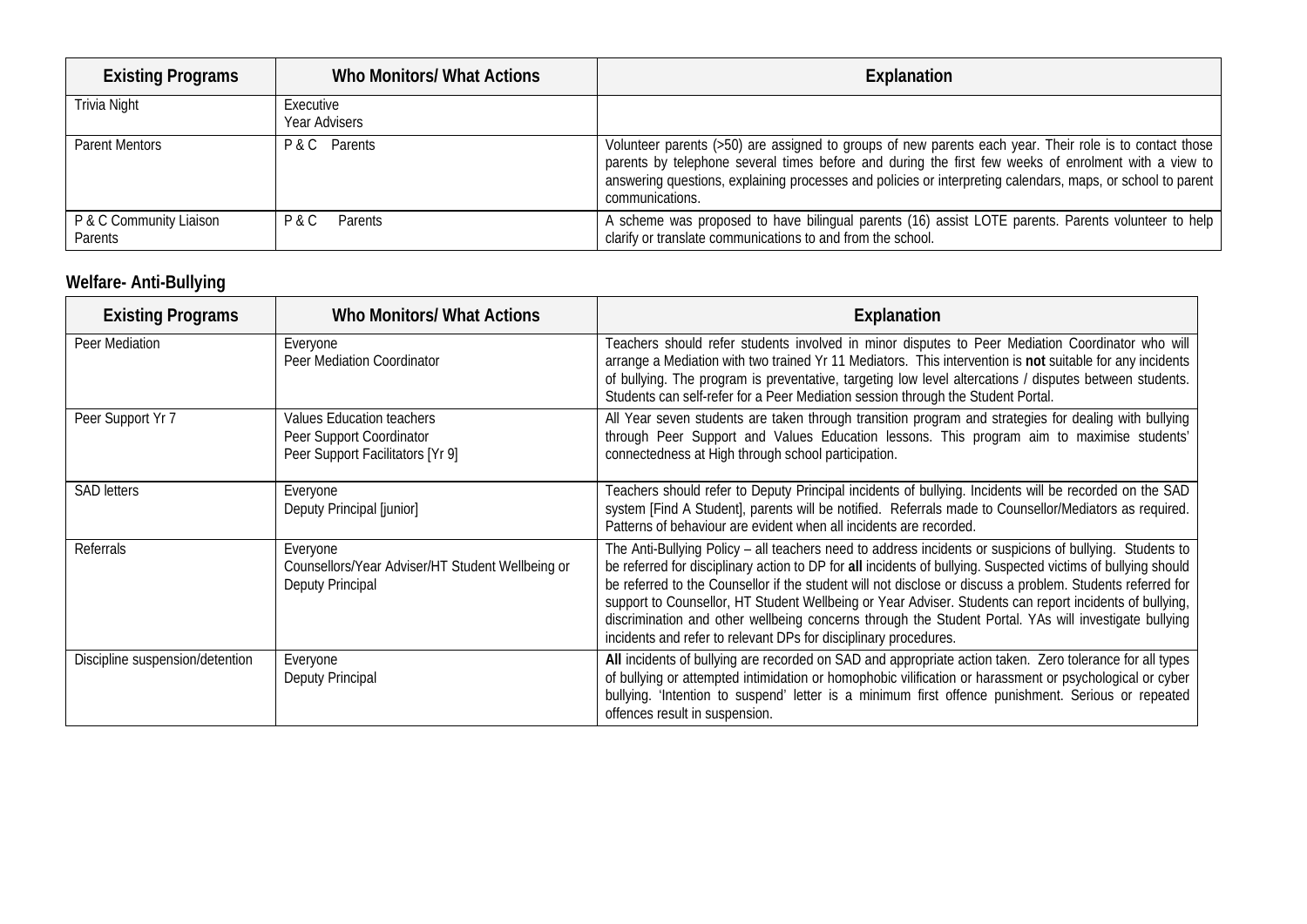### **Welfare-Integration of Special Needs Students**

| <b>Existing Programs</b>            | Who Monitors/ What Actions                                           | Explanation                                                                                                                                                                                                                                                                                                    |
|-------------------------------------|----------------------------------------------------------------------|----------------------------------------------------------------------------------------------------------------------------------------------------------------------------------------------------------------------------------------------------------------------------------------------------------------|
| Orientation booklet                 | Parents<br>HT Student Wellbeing<br><b>School Administration</b>      | Letter to parents at orientation to request Special Needs.                                                                                                                                                                                                                                                     |
| Contact with Primary Schools        | <b>School Counsellors</b><br>HT Student Wellbeing<br><b>SLSO</b>     | All incoming students Primary schools are contacted and information relating to students gathered eg.<br>Counselling and Learning needs, Previous years' visits by executive to selected Primary feeder Schools<br>proved beneficial in attracting first round choices for High.                               |
| Support Meeting and action plan     | School Counsellor/Parent/Student<br>Year Adviser/SLSO<br><b>HTSW</b> | Regular meetings are held to update information, review action plan and monitor student's needs. The<br>School Counsellor, HTSW or Year Adviser updates.                                                                                                                                                       |
| National Disability Data Collection | <b>HTSW</b><br><b>SLSO</b><br>YAs.<br>Whole school                   | The school participate in the annual NDDC in May each year. HTSW seek information from all teaching<br>staff in relation to learning adjustments. HTSW also consult with SLSO, YAs and school counsellors in<br>relation to the students to be entered into NDDC. Parents are informed through the High Notes. |

### **Welfare- Year 7 Transition into Sydney Boys High School**

| <b>Existing Programs</b>       | <b>Who Monitors/ What Actions</b>                                                                | Explanation                                                                                                                                                                                                                                                                                                                                                                                                |
|--------------------------------|--------------------------------------------------------------------------------------------------|------------------------------------------------------------------------------------------------------------------------------------------------------------------------------------------------------------------------------------------------------------------------------------------------------------------------------------------------------------------------------------------------------------|
| <b>Contact Primary Schools</b> | <b>School Counsellors</b><br>HT Student Wellbeing<br><b>School Administration</b><br><b>SLSO</b> | Primary schools are contacted to determine any requirements a student may have eg. Preferable groupings<br>for students coming from major feeder schools.                                                                                                                                                                                                                                                  |
| <b>Grouping Policy</b>         | Principal<br><b>School Counsellors</b><br>HT Student Wellbeing<br>Incoming Yr 7 Adviser          | Refer to Purposeful Grouping Policy for year 7 classes. In addition it is policy to ensure students are with<br>familiar faces where ever possible and that primary school advice is considered before finalising class lists.                                                                                                                                                                             |
| Peer Support                   | Peer Support Coordinator and Year 9 Facilitators                                                 | Over term 1 peer support groups meet once a week in Values Education. Students are encouraged to<br>discuss concerns, form friendship groups, learn school song etc                                                                                                                                                                                                                                        |
| Week 1 two day program         | DP from Junior School<br><b>HTSW</b><br>Yr 7 YAs<br>HT Sport<br>Prefects                         | Various activities not in students' class groups, so that students can get to know each other. The program<br>involves, The school Song, Orientation and Sporting activities. YAs go through school diary and discuss<br>code of behaviour and other matters. School Prefects take student on tour of school and timetabled<br>classes.<br>HTSW and DP from the Junior School to take students to bus stop |
| Transition Reports Year 7      | Classroom teacher                                                                                | A report on each Year 7 student's adjustment into different subject areas, completed by the end of term 1.<br>Less formal than Half and Yearly reports.                                                                                                                                                                                                                                                    |
| Parent Year Groups             | Parents/P&C                                                                                      | Parents Year Groups have been operating at SBHS since 2001 to provide friendship and support to each<br>other. Supportive group discussing matters specific to their student's needs. Highly recommended for all<br>parents They operate outside the P & C and bring matters of interest or concern in respect of students in                                                                              |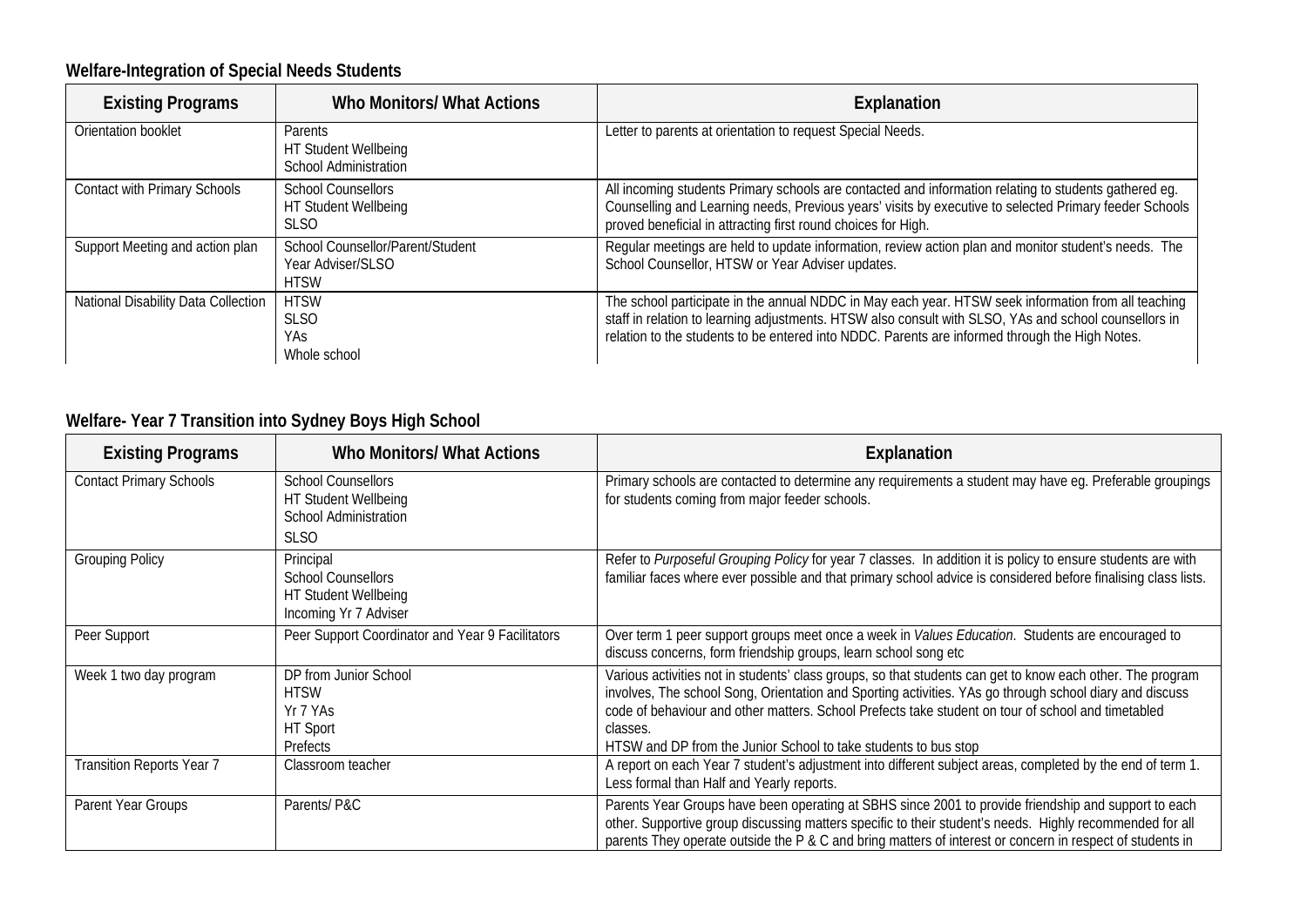| <b>Existing Programs</b> | Who Monitors/ What Actions | Explanation                                                                                                                                                                                       |
|--------------------------|----------------------------|---------------------------------------------------------------------------------------------------------------------------------------------------------------------------------------------------|
|                          |                            | their year to the attention of the Principal.                                                                                                                                                     |
| Yr 7 P&C Welcome         | P&C Year 8 group           | A social evening to welcome parents, meet staff and register names with other parents in a student's class.<br>Designed to get parents of students in the same class to connect with one another. |

### **Welfare- New Students to Sydney Boys High School**

| <b>Existing Programs</b>  | Who Monitors/ What Actions    | Explanation                                                                                                                                                                                                                                |
|---------------------------|-------------------------------|--------------------------------------------------------------------------------------------------------------------------------------------------------------------------------------------------------------------------------------------|
| Buddy                     | <b>Transition Coordinator</b> | Year Adviser welcome and organises buddy/ies for new students and monitors student during settling in<br>phase.                                                                                                                            |
| <b>Transition Prefect</b> | <b>Transition Coordinator</b> | Incoming students in Years 8-11 are assisted by the Transition Prefect with their transition into a new<br>school. Aligned with students' sports, residence on interests. All new Year 9 students received workshop on<br>Time management. |
| Orientation folder        | Administration                | New students provided with info pack                                                                                                                                                                                                       |

#### **Attendance-Partial Absences**

| <b>Existing Programs</b>                                | <b>Who Monitors/ What Actions</b>                                                               | Explanation                                                                                                                                                                                                                                                                                                                                                                                                                                            |
|---------------------------------------------------------|-------------------------------------------------------------------------------------------------|--------------------------------------------------------------------------------------------------------------------------------------------------------------------------------------------------------------------------------------------------------------------------------------------------------------------------------------------------------------------------------------------------------------------------------------------------------|
| Class rolls                                             | Class teacher                                                                                   | All teachers must maintain accurate class rolls. Rolls must be marked every period using the Attendance<br>Check or a Teacher record kept and uploaded electronically at the end of the period. Find a student displays<br>a pink box to indicate that a student was present in the corresponding period and an 'a' if the student was<br>absent. Students whose attendance in class is of concern should be reported to HTs                           |
| Daily newsletter/ Absentee email                        | Class Teacher<br>Roll Call teacher<br>HT Administration                                         | Daily newsletter distributed period 2 every day lists official absences.                                                                                                                                                                                                                                                                                                                                                                               |
| <b>Warning Letters</b><br>(NESA proforma)               | Teachers will request Deputy Principal to produce<br>BOS letters - adapted as 'Warning Letters' | All parents of students from 10-12 will receive letters after a student's persistent failure to attend classes.<br>Teachers need to request a letter via the intranet. Absence from class itself is not a problem for the Board of<br>Studies but missed experiences of the course is. When sending letters for absences from class, missed topics<br>/ content / experiences need to be detailed. The number of periods missed should also be stated. |
| Reporting students with multiple<br>absences from class | Teachers                                                                                        | Teacher concerned about the progress of students in Years 7-9 as indicated by their class rolls, should<br>investigate their attendance record by referral to 'Find A Student'. If concerns remain about the student's<br>attendance teacher emails the Year Adviser for further investigation.                                                                                                                                                        |
| Reporting Suspected truants                             | Everyone<br>Deputy Principal<br>HT Administration                                               | Suspected Truancy (Years 10, 11 and 12): Please refer suspected truants in Years 10-12 to DP of Senior<br>School.<br>Suspected Truancy (Years 7, 8 and 9): Please refer suspected truants in Years 7-9 to DP of the Junior<br>School.                                                                                                                                                                                                                  |